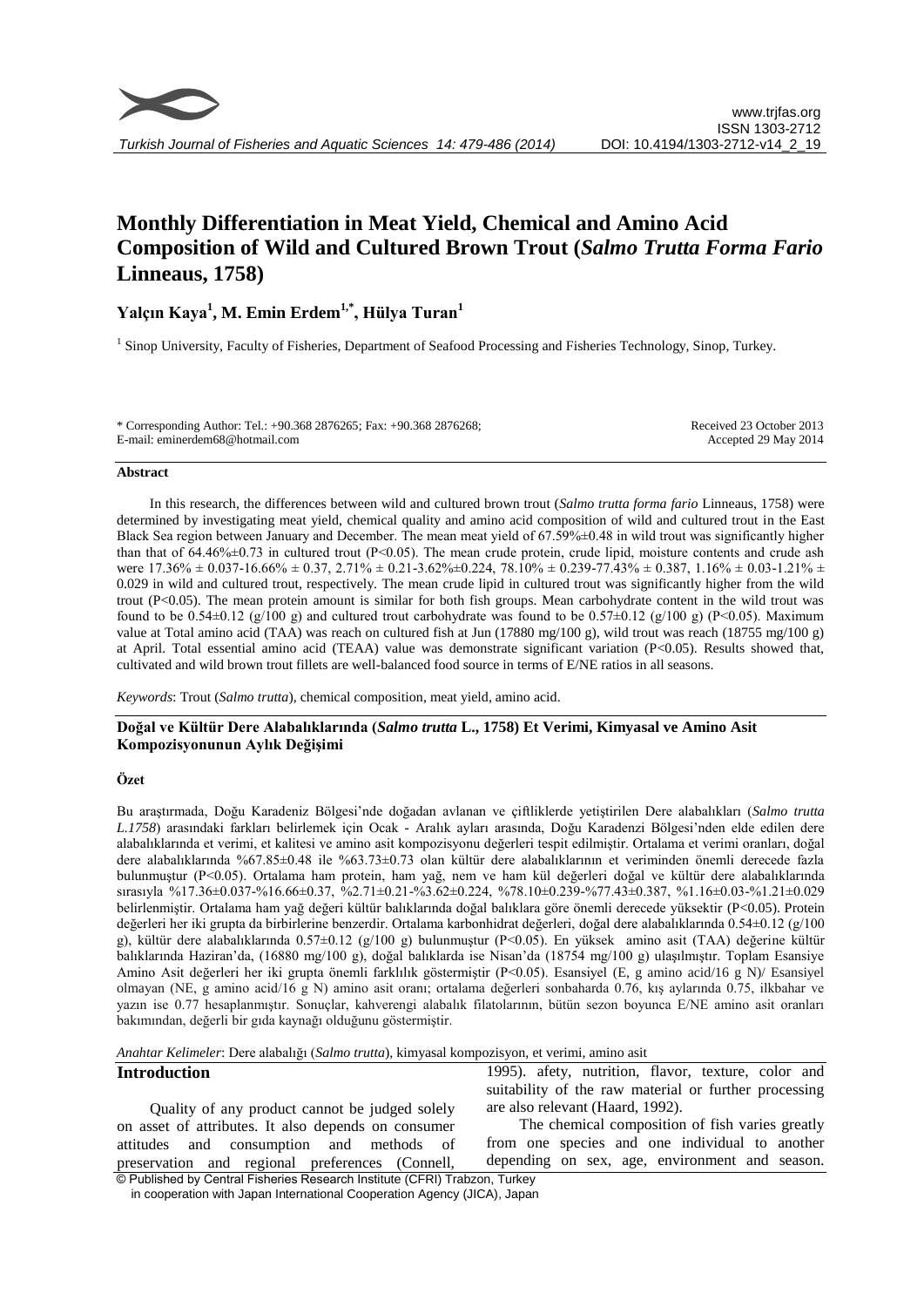Therefore, a substantial normal variation is observed for the constituents of fish muscle (Yeannesa and Almandos, 2003).

During starvation periods, the fish uses the energy depots in the form of lipids and also may utilize protein, thus depletion of these reserves results in a general diminution of biological condition (Huss, 1995). This condition will influence the quality of the different fish products and it will condition the yield and process efficiency. Therefore, the knowledge of proximate composition of fishery species has fundamental importance in the application of different technological processes (Stansby, 1967; Connell, 1995). Proximate composition is also important as an aspect of quality of raw material, sensory attributes and storage stability (Sikorski, 1994), and gives an idea of sexual stage (Huss, 1995; Connell, 1995).

Carbohydrates comprise a significant part of the fish and glycogen is an important energy reserve during muscle metabolism too. An increase in glycogen reserves is probably a major determinant in the improved swimming performance and fatigue resistance observed in exercise-conditioned fish (Johnston, 1982).

The relationship between the nutritive value of feeds and culture fish had demonstrated that the content of essential amino acids (EAA) is important factor in their dietary value (Metailler *et al.,* 1981). Many marine animals have a limited ability to synthesize several EAA from precursor molecules (Watanabe *et al.,* 1988). The fish growth optimization is closely linked to the supply of dietary protein with appropriate quality and quantity. Growth and food conversion efficiencies can be maximized by manipulating the composition of the dietary AAs, as AA imbalances in the diet can cause increased AA oxidation and decreased food conversion efficiencies. Thus, AA balanced diet is the principal goal of fish feed research (Limin *et al.,* 2006).

Brown trouts are living in rivers which flow into the North Sea and the Baltic Sea belong to the subspecies *Salmo trutta fario*, those living in rivers that flow into the Black Sea. The brown trout is an economically important species, particularly because it's favored by anglers (Cihar, 1991). Brown trout is one of the most preferred wild freshwater fish species in east Black Sea Region (Turkey) due to its nutritional value, palatable aroma and as well as being popular in sport fishing (Kaya and Erdem, 2009).

While numerous studies have reported differences amino acids analysis between wild and farmed fish for various fish species, little information is available on monthly changes in the nutritional value and amino acids composition of wild and farmed brown trout. The aim of this study was to determine monthly variations of the energy value, carbohydrate and amino acids composition of wild and farmed brown trout (Hata *et al.,* 1988; Ozyurt and Polat, 2006; Kaya and Erdem, 2009).

#### **Materials and Methods**

Wild brown trout was caught monthly for a year (expect for May\*in May the river was not suitable to obtain samples because of bad weather conditions), using electric fishing gear (300\_500 V) and a casting net in the Pazar Rivers of Rize, Turkey, in the east Black Sea region. Ten Wild fish weights were between 17.97-89.60 g, and fillets weights averaged 46.42 g each. Cultured brown trout were obtained from " The Dört Mevsim" fish farm in Güneysu-Rize. Ten Cultured brown trout weights were between 90.25-162.31 g, and fillets weights averaged 125.74 g each. Average length at wild fish was 16.28 cm and cultured fish was 22.77 cm. Ten numbers of wild and farmed fish were sampled and used for analysis in each sampling month. The fish samples were kept on ice in isothermic fish boxes, until they arrived to the laboratory and immediately frozen and stored at -35C until used for analyses for about three months.

#### **Morphological Data and Meat Yield**

Fish were measured length and weighed. After rigor mortis resolved (12 h), fish were filleted. The fish were not skinned in this study. Meat yields were calculated according to Erkoyuncu *et al.* (1994).

 Wy Meat yield  $(\% ) =$  —— x 100 Wt Wy: Edible fish weight (g) Wt: Totally fish weight (g)

#### **Proximate Composition**

Crude lipid content was performed by acid digestion prior to petroleum ether extraction (b.p. 40– 60°C) in a Soxtec system (AOAC, 2005). Moisture and ash contents were determined as described by AOAC (1995), and protein content was determined by the Kjeldahl method (AOAC, 1995). These analyses were performed in triplicate.

### **Amino Acid Analyses**

Amino acid analyses were carried out using the hydrolysis method (Anonymous 1998). The samples were hydrolysed with 6 N HCl in sealed vacuum tubes at 110°C for 24 h. The HCl was removed from the hydrolysed samples using a rotary evaporator. The samples were analysed using a Varian CP-3800 GC (Varian, Holland). The amino acid analyses were conducted in triplicate.

#### **Carbonhydrate and Energy Value**

Carbonhydrate and energy were calculated according to Merrill and Watt (1973). Carbohydrate  $(g/100g)= 100$  – [crude lipid+(100-dry matter)+crude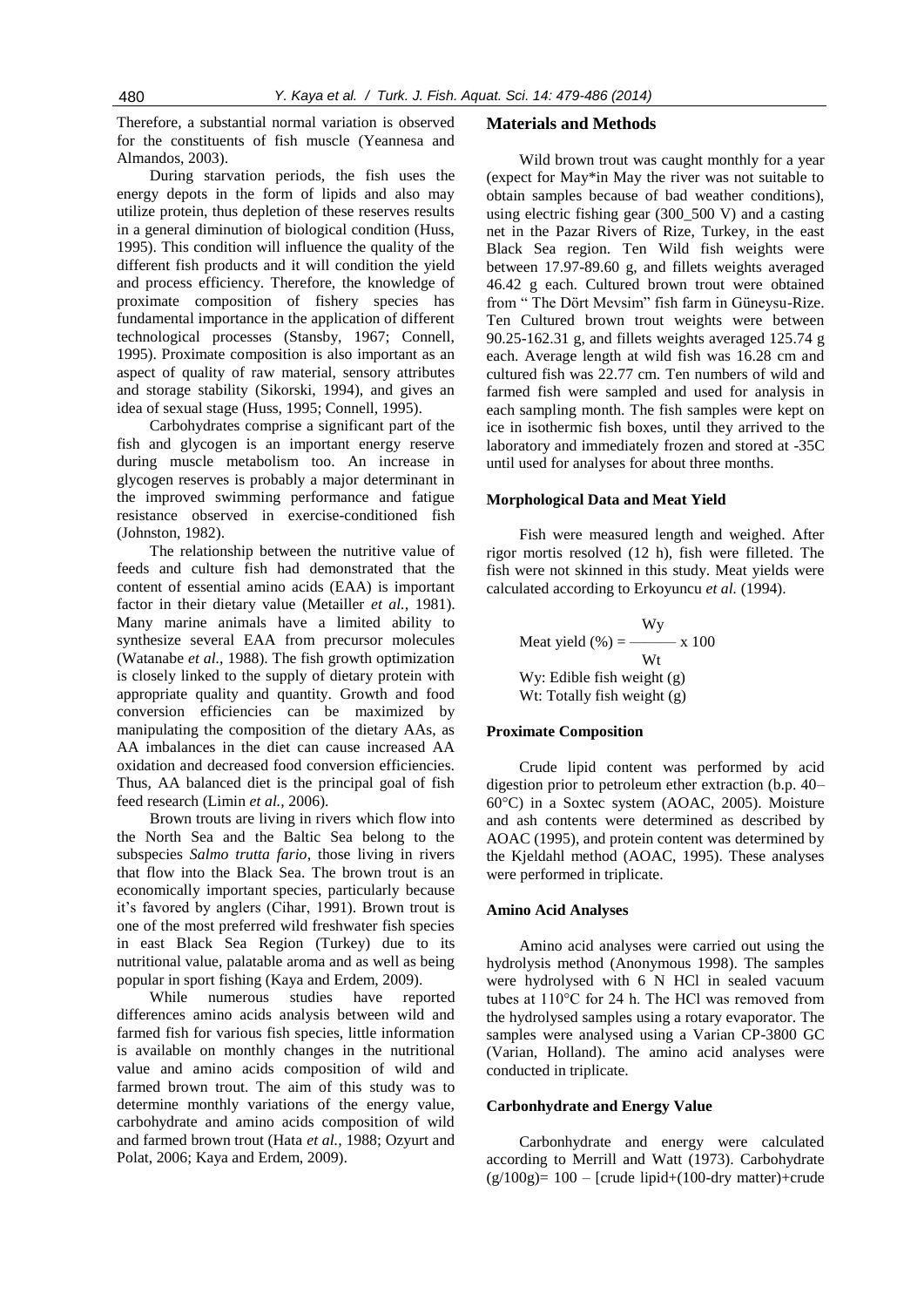protein+crude ash] Energy values Kcal/100g=(Crude proteinX5.65)+(crude lipidX9.50)+(CarbonhyrateX3.90). (1 g protein produces 5.65 kcal energy).

#### **Statistical Analysis**

The statistical analysis was performed using Minitab Release 13.20 (Minitab Inc., State College, PA, USA). Differences in seasonal changes between wild and farmed brown trout were analyzed by oneway analysis of variance and Tukey's test. In all statistical tests, P<0.05 was considered statistically different.

# **Results and Discussion**

#### **Length, Weight and Yield**

In this study, at wild brown trout average total length (cm), wight (g) and fillet yield were found 16.28±1.27 cm, 46.42±6.13 g and 67.85±0.48%, respectively. Cultured brown trout was found total length  $22.77\pm0.36$  cm, wight  $125.65\pm6.26$  g and fillet yield 63.73±0.73%. There are significantly important changes at length (cm), wight (g) and fillet yield between wild and cultured brown trout (P<0.05). Average total length at wild trout was 16.28±1.27 cm and wight at wild trout was 46.42±6.13 g. In cultured trout average length and wight was found 22.77±0.36 cm and 125.65±6.26 cm, respectively.

Meat yield changes between  $65.53\% \pm 1.16$ -70.10%±0.06 at wild fish and it changes between 59.54%±1.75-69.32%±0.52 cultured fish. Average fillet yields were found at wild and cultured trout 67.85%  $\pm 0.48$  and 63.73% $\pm 0.73$ , respectively (P<0.05) (Table 1).

Deniz and Uzunhasanoglu (1991) announced that *S. trutta labrax*'ın fillet yields, which captured in Rize region were found 70.66%, and total wight was

53.68 g. In another research, filet yield was calculated at *Oncorhynchus mykiss* 64.8%±1.97 and at *Salvelinus fontinalis* 62.28%±2.81, respectively (Çelikkale *et al.,* 1998).

#### **Chemical Composition**

Fish quality is conducted amount protein, lipid, mineral matter, energy value and water. These matters are predominant in fish metabolism (Jobling, 1994). However, carbohydrates also comprise a significant part of the fish and glycogen is an important energy reserve during muscle metabolism (Johnston, 1982).

The compositional characteristics in terms of crude protein, crude lipid, moisture (dry matter), crude ash was determination of the different raw trout lots and the corresponding cultured and wild trout. Chemical composition in fish groups were shown significantly differences at mounts of the year (P<0.05). These monthly variations in crude protein, crude fat, dry matter, crude ash of both brown trout were most likely due to changes associated with feeding and spawning season in the trout (Table 2).

The protein content of wild brown trout was highest at 18.69%±0.589 in the June, but decreased to 14.70%±0.050 in the February. At cultured trout protein amount was highest at  $18.38\% \pm 0.221$  in the August, but decreased to 14.55%±0.276 in the November. Crude lipid amount of wild trout was, also, highest in the June at 3.57%±0.185, but lowest in the January at  $1.85\% \pm 0.133$ . At cultured trout crude lipid amount was highest at  $4.69\% \pm 0.035$  in the June, but decreased to 2.22%±0.116 in the September. Dry matter and crude ash values were relatively stable in the year at both fish groups.

In the wild trout average protein content was 17.39%±0.274 and cultured trout protein amount was  $16.66\% \pm 0.337$ . Wild trout protein was significantly higher than in farmed trout  $(P<0.05)$ . At a study, Einen *et al.* (1998) have research at Atlantic salmon

**Tablo 1.** Total length, weight and meat yield of wild and cultured Brown trout at seasonal changes

| Mount      |                               | Total length (cm)              |                               | Wight (g)                       | Fillet yield (%)              |                               |  |
|------------|-------------------------------|--------------------------------|-------------------------------|---------------------------------|-------------------------------|-------------------------------|--|
|            | Wild*                         | Cultured                       | Wild*                         | Cultured                        | Wild $*$                      | Cultured                      |  |
| Jan        | $13.17 \pm 0.63^{\text{a}}$   | $21.81 \pm 0.26$ <sup>a</sup>  | $19.94\pm4.33^{\text{a}}$     | $109.96 \pm 2.89^{ab}$          | $67.70 \pm 1.26^{\text{a}}$   | $64.90 \pm 0.77$ <sup>a</sup> |  |
| Feb        | $13.96 \pm 0.82$ <sup>a</sup> | $21.45 \pm 0.48$ <sup>a</sup>  | $32.15 \pm 5.88^b$            | $96.71 \pm 8.32$ <sup>a</sup>   | $69.05 \pm 0.57$ <sup>a</sup> | $64.67 \pm 0.62^t$            |  |
| Mar        | $18.08\pm0.90^{\circ}$        | $21.03 \pm 0.31$ <sup>a</sup>  | $70.60 \pm 11.40^{\circ}$     | $107.86 \pm 5.78^{\circ}$       | $68.61 \pm 70.00^a$           | $64.13\pm0.68^{\circ}$        |  |
| Apr        | $13.53\pm0.34^{\circ}$        | $23.18\pm0.40^b$               | $32.24 \pm 2.07^{\circ}$      | $118.44\pm9.39^b$               | $67.45\pm0.74^{ab}$           | 66.18 $\pm$ 0.84 <sup>h</sup> |  |
| May        | **                            | $20.63 \pm 0.61^{\text{a}}$    | **                            | $90.25 \pm 5.09^{\circ}$        | **                            | $69.32 \pm 0.52$ <sup>J</sup> |  |
| Jun        | $19.39 \pm 1.14$ <sup>d</sup> | $23.54 \pm 0.53$ <sup>bc</sup> | $89.60 \pm 15.4$ <sup>e</sup> | $134.21 \pm 9.52$ <sup>cd</sup> | $68.61 \pm 0.96$ <sup>c</sup> | $69.21 \pm 0.70$ <sup>1</sup> |  |
| July       | $16.65 \pm 0.31$ <sup>c</sup> | $21.41 \pm 0.24$ <sup>a</sup>  | 51.10 $\pm$ 3.08 <sup>c</sup> | $104.21 \pm 4.34$ <sup>a</sup>  | 70.10 $\pm$ 0.06 <sup>c</sup> | $65.56 \pm 0.27$ <sup>d</sup> |  |
| Agu        | $17.68 \pm 0.76$ <sup>c</sup> | $22.94\pm0.18^{b}$             | $65.10\pm3.08^{\circ}$        | $126.26 \pm 3.59$ <sup>c</sup>  | $65.53* \pm 1.16^c$           | $68.04 \pm 0.67$ <sup>g</sup> |  |
| Sep        | $18.17\pm0.50^{\circ}$        | $24.03 \pm 0.27$ °             | $66.31 \pm 5.43$ <sup>c</sup> | $146.90\pm5.03^{\circ}$         | $67.40\pm0.95^{bc}$           | $60.41 \pm 1.34^b$            |  |
| Oct        | $13.76 \pm 0.59$ <sup>a</sup> | $24.68 \pm 0.31$ °             | $27.92 \pm 3.93^b$            | $162.31 \pm 6.64$ <sup>e</sup>  | $65.93\pm0.56^{ab}$           | 59.62 $\pm$ 2.54 <sup>e</sup> |  |
| <b>Nov</b> | $12.71 \pm 0.96^{\text{a}}$   | $24.14 \pm 0.42$ <sup>c</sup>  | $17.97 \pm 0.85^{\text{a}}$   | $151.60\pm5.42^{\mathrm{d}}$    | $66.45 \pm 0.59$ <sup>a</sup> | 59.54 $\pm$ 1.75 <sup>e</sup> |  |
| Dec        | $14.93\pm0.89^b$              | $24.45\pm0.35^{\circ}$         | $37.72\pm 6.69^{\circ}$       | $159.11\pm9.06^{\text{de}}$     | $66.68 \pm 0.93^{ab}$         | $61.94 \pm 1.43^b$            |  |
| Avr        | $15.64 \pm 1.27$              | $22.77\pm0.36$                 | $46.42\pm 6.13$               | $125.74\pm 6.26$                | $67.59 \pm 0.48$              | $64.46\pm0.73$                |  |

SD: Mean±st. deviation

 $*(\rightarrow)$ : Overall means bearing different superscripts between rows differ significantly (P<0.05).

a, b, c, d, e (↓): Interaction means bearing different superscripts between columns differ significantly-Season effect (P<0.05).

\*\* Due to bad weather conditions in May, sampling was not done.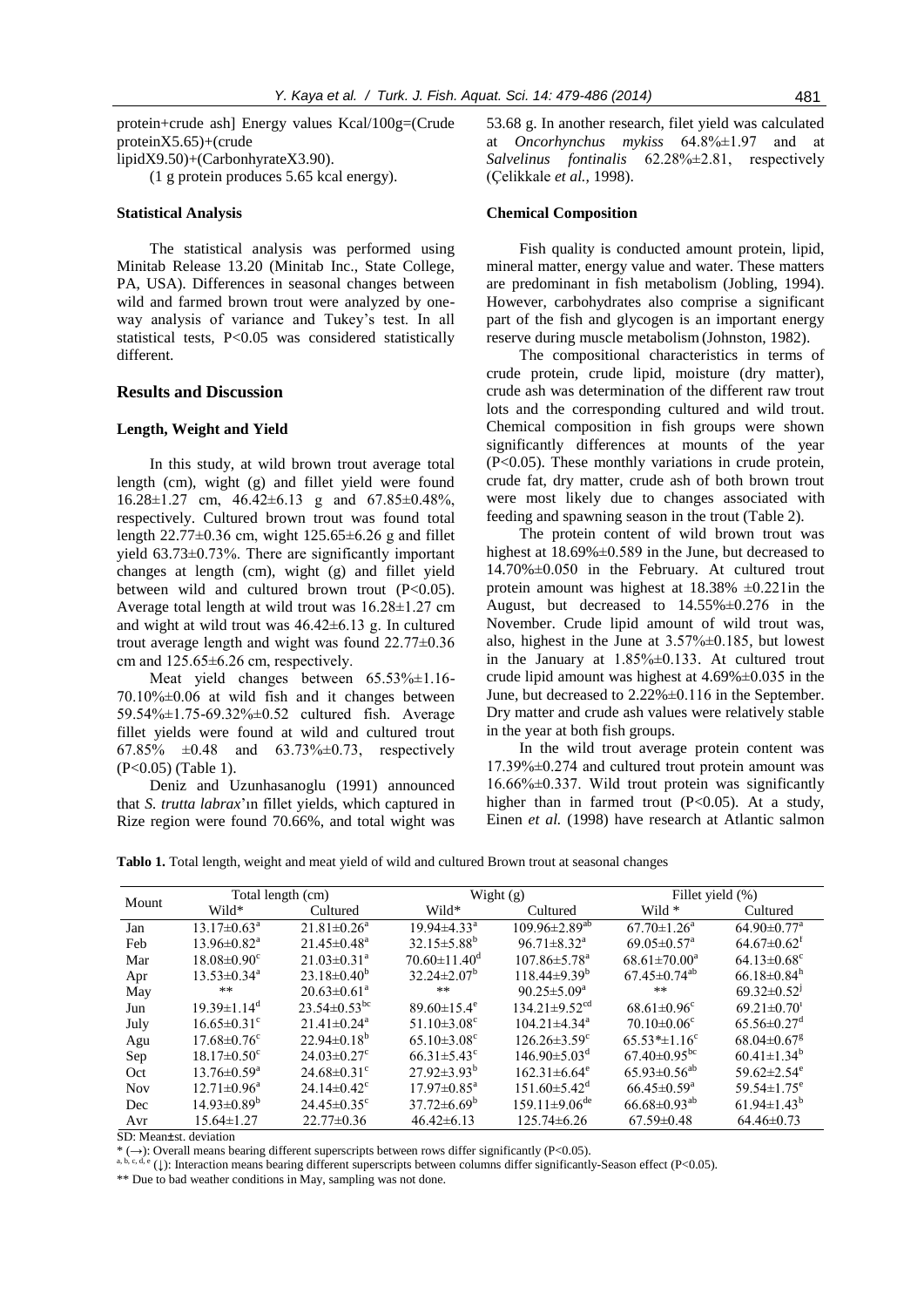|  | Table 2. Proximate composition of wild and cultured Brown trout at monthly changes |  |  |  |
|--|------------------------------------------------------------------------------------|--|--|--|
|  |                                                                                    |  |  |  |

|            | Crude Protein (%)                |                                  | Crude Fat $(\%)^*$              |                                 | Dry Matter $(\%)$               |                                  | Crude Ash (%)                  |                                |
|------------|----------------------------------|----------------------------------|---------------------------------|---------------------------------|---------------------------------|----------------------------------|--------------------------------|--------------------------------|
| Mount      | Wild                             | Culture                          | Wild                            | Culture                         | Wild                            | Culture                          | Wild                           | Culture                        |
| Jan        | $16.31 \pm 0.13^{ab}$            | $16.03 \pm 0.23$ <sup>ab</sup>   | $1.85 \pm 0.13^{ab}$            | $4.27 \pm 0.02^{bfg}$           | $22.24 \pm 0.27$ <sup>acd</sup> | $22.64 \pm 0.14$ <sup>abd</sup>  | $1.33 \pm 0.03$ <sup>ah</sup>  | 1 39 $\pm$ 0 04 <sup>ac</sup>  |
| Feb        | 14.70 $\pm$ 0.05 <sup>aa</sup>   | $15.79 \pm 0.33$ <sup>bbc</sup>  | $1.26 \pm 0.05$ <sup>aa</sup>   | 3.40 $\pm$ 0.27 <sup>bbcd</sup> | $18.94 \pm 0.06$ <sup>aa</sup>  | $23.52\pm0.17^{\text{bbcd}}$     | $1.12 \pm 0.04$ <sup>aa</sup>  | $1.36 \pm 0.17$ <sup>ac</sup>  |
| Mar        | $17.02 \pm 0.35$ <sup>abc</sup>  | $17.52 \pm 0.07$ <sup>ad</sup>   | $3.37\pm0.12^{ae}$              | $4.21 \pm 0.48$ <sup>bfg</sup>  | 21.94 $\pm$ 0.21 <sup>ac</sup>  | $23.49 \pm 0.27$ <sup>bbcd</sup> | $1.11 \pm 0.04$ <sup>aa</sup>  | $1.30 \pm 0.08$ <sup>acb</sup> |
| Apr        | $16.76 \pm 0.55$ <sup>abcd</sup> | $17.06 \pm 0.25$ <sup>ad</sup>   | $3.25 \pm 0.11$ <sup>ae</sup>   | $4.03\pm0.31$ afg               | 22.26 $\pm$ 0.14 <sup>acd</sup> | 23.99 $\pm$ 0.22 <sup>bd</sup>   | $1.08 \pm 0.05$ <sup>aab</sup> | $1.29 \pm 0.08$ <sup>bcb</sup> |
| May        |                                  | $17.05 \pm 0.05$ <sup>d</sup>    |                                 | $4.57\pm0.18^e$                 |                                 | $23.89 \pm 0.06$ de              |                                | $1.14 \pm 0.02^{ab}$           |
| Jun        | $18.69 \pm 0.59$ <sup>ae</sup>   | $17.24 \pm 0.06^{\text{bde}}$    | $3.57\pm0.19$ <sup>af</sup>     | 4.69 $\pm$ 0.04 <sup>bf</sup>   | 23.85 $\pm$ 0.80 <sup>ad</sup>  | 23.36 $\pm$ 0.51 <sup>adef</sup> | $1.16\pm0.07^{\text{abc}}$     | $1.15 \pm 0.06^{aab}$          |
| July       | $18.61 \pm 0.04$ <sup>ae</sup>   | $16.87 \pm 0.15$ <sup>bbcd</sup> | $2.87 \pm 0.03$ <sup>ad</sup>   | $3.37\pm0.01$ <sup>bde</sup>    | 21.67 $\pm$ 0.12 <sup>ac</sup>  | 22.44 $\pm$ 0.35 <sup>bbc</sup>  | 1 12 $\pm$ 0 02 <sup>abc</sup> | $1.17\pm0.01^{ab}$             |
| Agu        | $18.62 \pm 0.16$ <sup>ae</sup>   | $18.38 \pm 0.22$ <sup>af</sup>   | $2.83 \pm 0.05$ <sup>ad</sup>   | $3.96 \pm 0.06$ <sup>bdef</sup> | $21.51 \pm 0.21$ <sup>ac</sup>  | 24.14 $\pm$ 0.31 <sup>bdef</sup> | $1.14 \pm 0.01$ ade            | $1.18 \pm 0.03^{ab}$           |
| Sep        | 18.46 $\pm$ 0.43 <sup>ade</sup>  | $16.71 \pm 0.23$ <sup>bbcd</sup> | $2.21 \pm 0.03$ <sup>ac</sup>   | $2.22 \pm 0.12^{aab}$           | 21.99 $\pm$ 0.01 <sup>ac</sup>  | $20.29 \pm 0.16^{\text{babc}}$   | 1 16 $\pm$ 0 12 <sup>ae</sup>  | 1 19 $\pm$ 0 09 <sup>ab</sup>  |
| Oct        | $17.79 \pm 0.39$ <sup>abcd</sup> | $17.87 \pm 0.41$ <sup>aef</sup>  | 3.08 $\pm$ 0.13 <sup>adef</sup> | $2.67 \pm 0.09$ <sup>ab</sup>   | 22.24 $\pm$ 0.09 <sup>acd</sup> | $21.55\pm0.08$ <sup>abcd</sup>   | $1.32 \pm 0.15$ <sup>ah</sup>  | $1.11 \pm 0.02$ <sup>aa</sup>  |
| <b>Nov</b> | $17.06 \pm 0.03$ <sup>abcd</sup> | $14.55 \pm 0.28^{ba}$            | 3.11 $\pm$ 0.09 <sup>adef</sup> | $2.85 \pm 0.16$ <sup>abc</sup>  | 21.48 $\pm$ 0.17 <sup>abc</sup> | 20.89 $\pm$ 0.37 <sup>abc</sup>  | $1.18 \pm 0.15$ <sup>aef</sup> | $1.05 \pm 0.09$ <sup>aa</sup>  |
| Dec        | $16.92 \pm 0.13$ <sup>abcd</sup> | 14.79 $\pm$ 0.05 <sup>ba</sup>   | $2.40\pm0.13$ <sup>ac</sup>     | 3.18 $\pm$ 0.05 <sup>bc</sup>   | $20.59 \pm 0.09$ <sup>aab</sup> | $21.64 \pm 0.80^{bcd}$           | $1.08 \pm 0.06$ <sup>aa</sup>  | $1.21 \pm 0.02^{ab}$           |
| Avr.       | $17.36\pm0.37^{\rm A}$           | $16.66 \pm 0.37$ <sup>A</sup>    | $2.71\pm0.21$ <sup>A</sup>      | $3.62 \pm 2.24^{\mathrm{B}}$    | 21 70 $\pm$ 0 36 <sup>A</sup>   | $22.65 \pm 0.41$ <sup>A</sup>    | $1.16 \pm 0.03^{Ab}$           | $1.21 \pm 0.0^{\rm A}$         |

SD: Mean±st. deviation

Capital letters show differences of the wild/cultivated comparison, while low-case letters related to differences as a result of the catching/harvest month (P<0.05). \* Crude Fat value published in International Journal of Food Sciences and Nutrition. 60 (5), 413-423, (Kaya and Erdem, 2009).

and crude protein value was found  $21.1\pm1.19$  g/100 g. Jonsson and Jonsson (1998) was calculated at anadrom wild Brown trout (*Salmo trutta fario*) crude protein ratio 19.2% in Southern Norway. A similar finding was reported by Saito and Nakatsugawa (1994) in cultured amago (*Oncorhynchus masou ishikawae*) captured in June or October, but no differences were found in March. In another study, protein was found cultured brown trout (Fuyama *et al.,* 1991). As farmed fish generally contain more lipid than their wild fish, there is a potential need for lower the lipid content of farmed fish; however, it should be mentioned that the desired product lipid content is dependent on final processing requirements (Kim and Kaushik, 1992; Martinez, *et al.,* 1992; Rønsholdt, 1995).

In the wild brown trout crude lipid content was slightly higher (P<0.05) than in farmed trout. Average lipid content in the wild trout is 2.80±0.165% and cultured trout lipid amount is 3.62±0.228%. It's reported that was the greatly increased lipid content in cultivated channel catfish and Coho salmon compared with wild samples. Each of these species had, on average, more than twice as much fat as their wild fish (Nettleton and Exler, 1992).

Average dry matter content in the wild trout was found 21.70%±0.36 and cultured trout dry matter was found 22.65%±0.41. In the farmed brown trout dry matter content was slightly higher (P<0.05) than in wild trout. Minimum and maximum dry matter values in wild and cultured brown trout were found in the February (18.94% $\pm$ 0.06), Jun (23.85% $\pm$ 0.80) and September (20.89%±0.37), August (24.14%±0.31), respectively. While dry matter was minimum, crude protein and crude fat were maximum. Dry matter values are similar to those studies reported by Nettleton and Exler (1992) for trout species fillets.

Dry ash contents were similar wild trout to cultured trout. Mean crude ash values at wild and cultured trout were found 1.16±0.03% and  $1.21\pm0.03\%$ , respectively. These values are similar to those reported by Köse *et al.* (2001), Hata *et al.,* (1988) for crude ash of trout.

#### **Amino Acid Composition**

The amino acid compositions of cultured and wild Brown trout during twelve months are shown in Table 3. The basic amino acids for brown trout aspartic acid, glutamic acid and lysine were higher than the other amino acids in brown trout fillets. The level of tryptophan was not determined. Similarly reported that the main amino acids in fish muscle were these amino acids (Ozyurt and Polat, 2006). The changes in amino acid contents in fish muscle were affected by spawning period and feeding season of fish, and some part of protein was used by fish for spawning, resulting in an increase the level of protein in fish eggs (Pigott, and Tucker, 1990). According the Wesselinova (2000); the amounts and types of amino acids in fish were pertaining to catching period and catching location. Although the ratio of essential to nonessential amino acids (EAA/NEAA ratio) in dietary protein has important effects on protein utilization by fish (Green, *et al,* 2002).

In the present study, total amino acid (TAA) amount was found significantly important to mounts and fish species (P<0.05). Maximum value at TAA was reach on cultured fish at Jun (16880 mg/100 g), wild trout was reach (18754 mg/100 g) at April. Total essential amino acid (TEAA) value was demonstrate significant variation (P<0.05). Significant differences (P<0.05) in the total amino acids (TAA) analysis existed in six EAA (valine, methionine, isoleucine, leucine, phenylalanine and histidine) and five nonessential NEAA (aspartic acid, glutamic acid, alanine, glycine and proline) (P<0.05).

The results obtained from this study showed that brown trout fillets have well-balanced and highquality protein source in the respect of EAA/NEAA ratio in all mounts. The ratio of essential (E, mg/100 g )/nonessential (NE, mg/100 g) amino acids was observed to be 0.76 in autumn, 0.75 in winter and 0.77 in spring and summer (Özyurt and Polat, 2006). Contents of MAAs were low to almost undetectable during the ice-cover season, whereas they increased as the ice started to melt, and reached highest concentrations during the ice-free season (Tartarotti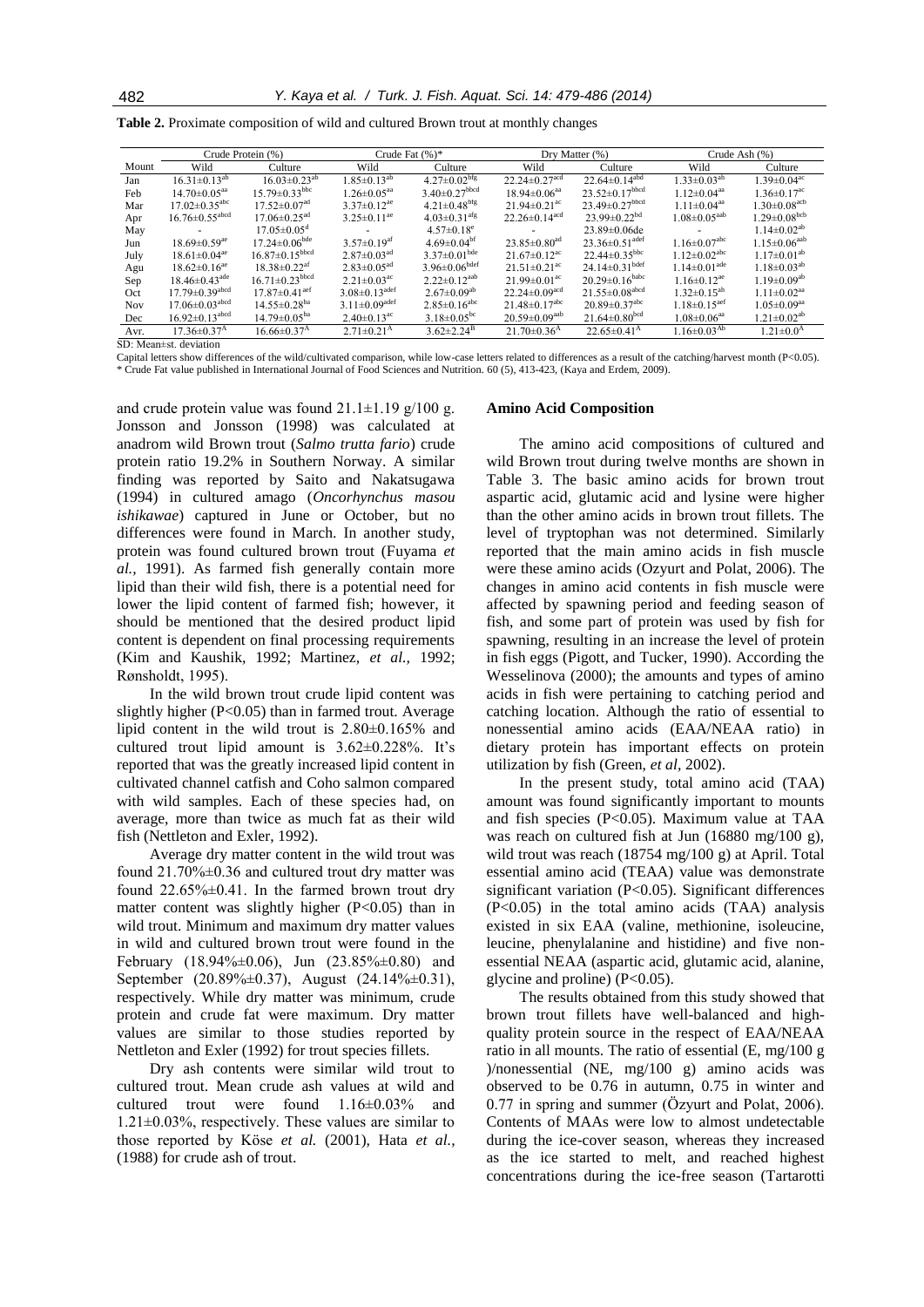| Amino acids             |               |                                 | FAB                            | <b>MAR</b>                     | AP                             | <b>JUN</b>                     | <b>JLY</b>                     | <b>AUG</b>                     | <b>SEP</b>                       | <b>OCT</b>                       | <b>NOV</b>                     | <b>DEC</b>                    |
|-------------------------|---------------|---------------------------------|--------------------------------|--------------------------------|--------------------------------|--------------------------------|--------------------------------|--------------------------------|----------------------------------|----------------------------------|--------------------------------|-------------------------------|
|                         |               | C 1981 $\pm$ 0.33 <sup>bc</sup> | $1977 \pm 1.86^b$              | $1285 \pm 3.18^{a}$            | $1979 \pm 0.41$ <sup>bc</sup>  | $2497 \pm 2.04$ <sup>c</sup>   | $2170 \pm 0.41 \text{pc}$      | $1959 \pm 0.82$ <sup>bc</sup>  | $1895 \pm 1.63^{bc}$             | $1883 \pm 2.04$ <sup>bc</sup>    |                                | 174: $1705 \pm 2.60^b$        |
| Aspartic acid           |               | W $1261 \pm 1.20^a$             | $1637 \pm 4.64^b$              | $1970 \pm 3.60$ <sup>c</sup>   | $2448 \pm 2.96$ <sup>d</sup>   | $2019 \pm 2.84$ <sup>c</sup>   | $2035 \pm 2.84$ <sup>c</sup>   | $2446 \pm 3.36$ <sup>d</sup>   | $2057 \pm 3.28$ <sup>c</sup>     | $2230 \pm 5.81$ <sup>cd</sup>    | $1717 \pm 2.91$ <sup>bc</sup>  | $1536 \pm 3.28$ <sup>b</sup>  |
| Threonine <sup>A</sup>  |               | C $849.3 \pm 0.33^b$            | $872.3 \pm 1.45^b$             | 492.0 $\pm$ 2.52 <sup>a</sup>  | $1049 \pm 7.93$ <sup>c</sup>   | $1177 \pm 1.67$ <sup>d</sup>   | $1065 \pm 8.66^b$              | 839.7 $\pm 0.67$ c*            | $1042 \pm 6.98$ <sup>c</sup>     | 986.7±4.37 bc                    | $915.0 \pm 1.73$ <sup>b</sup>  | $885.7 \pm 1.76^b$            |
|                         |               | W 533.6 $\pm$ 6.33 <sup>a</sup> | $735.7 \pm 0.33^b$             | 951.7 $\pm$ 4.41 $\degree$     | $1183 \pm 0.58$ <sup>d</sup>   | $1027 \pm 1.33$ <sup>bc</sup>  | 906.3 $\pm$ 1.45 <sup>c</sup>  | $848.7\pm4.98$ <sup>c</sup>    | 948.7±4.97 <sup>d</sup>          | $965.7 \pm 2.40^{\rm bc}$        | $811.3 \pm 3.48$ <sup>c</sup>  | $701.7 \pm 1.76$ <sup>b</sup> |
| Serine                  |               | C $686.5 \pm 1.22$ <sup>c</sup> | $690.7 \pm 0.66$ <sup>c</sup>  | 352.0 $\pm$ 1.15 $^{\rm a}$    | $782.0 \pm 4.89$ <sup>d</sup>  | $892.5 \pm 4.49$ <sup>e</sup>  | $786.0\pm0.81$ <sup>d*</sup>   | 591.0 $\pm$ 5.71 <sup>b</sup>  | $822.5 \pm 3.67$ <sup>d</sup>    | $796.3 \pm 1.85$ <sup>d</sup>    | $746.6 \pm 1.20$ <sup>c</sup>  | $707.6 \pm 3.38$ <sup>c</sup> |
|                         |               | W $133.7 \pm 5.86^a$            | $186.2 \pm 1.0^b$              | $214.1 \pm 3.38$ <sup>bc</sup> | $331.3 \pm 3.84$ <sup>e</sup>  | $272.2 \pm 3.84$ <sup>d</sup>  | $238.7 \pm 8.76$ <sup>c</sup>  | $199.6 \pm 6.88$ <sup>b</sup>  | $206.3 \pm 2.31^b$               | $210.6 \pm 0.61$ <sup>bc</sup>   | $194.7 \pm 4.58$ <sup>b</sup>  | $153.8 \pm 4.37$ <sup>a</sup> |
| Glutamic acid           |               | C $2413 \pm 2.18$ <sup>d</sup>  | $2167 \pm 4.08$ <sup>c</sup>   | $1636 \pm 0.88^a$              | $1621 \pm 5.71$ <sup>a</sup>   | $2366 \pm 3.67$ <sup>d</sup>   | $2140 \pm 0.40^{\circ}$        | $1776 \pm 3.67^b$              | $2095 \pm 4.08$ <sup>c</sup>     | $2281 \pm 1.63$ <sup>d</sup>     | $2288 \pm 1.20^d$              | $2314 \pm 2.60$ <sup>d</sup>  |
|                         |               | W $1495 \pm 2.96^{\circ}$       | $1892 \pm 1.39$ <sup>c</sup>   | $2417 \pm 1.45$ <sup>e</sup>   | $2539 \pm 4.30^e$              | $2004 \pm 7.27$ <sup>c</sup>   | $2153 \pm 7.79$ <sup>d</sup>   | $1854 \pm 1.52$ <sup>bc</sup>  | $1713 \pm 2.32^b$                | $2052 \pm 1.20$ <sup>cd</sup>    | $1874 \pm 5.75$ <sup>bc</sup>  | $1609 \pm 1.54^b$             |
|                         |               | C 735.7 $\pm$ 0.33 <sup>b</sup> | 819.0 $\pm$ 4.08 $^{\circ}$    | $547.3 \pm 2.18$ <sup>a</sup>  | $1062 \pm 1.45$ <sup>cd</sup>  | $1171 \pm 0.57$ <sup>d</sup>   | $1124 \pm 2.40^{\circ}$        | $868.3 \pm 1.63^b$             | $1134 \pm 0.81$ <sup>d</sup>     | 894.0 $\pm$ 2.85 $\rm{^{\circ}}$ | $825.6 \pm 2.02$ <sup>c*</sup> | $777.7 \pm 1.63$ <sup>c</sup> |
| Glycine                 |               | W $544.3 \pm 2.33^a$            | $607.7 \pm 0.85^{ab}$          | $774.3 \pm 9.56^b$             | $1197 \pm 4.05$ <sup>e</sup>   | 932.0 $\pm$ 4.04 $\rm{c}$      | 975.3 $\pm$ 5.54 $\textdegree$ | 906.3 $\pm$ 3.28 $\textdegree$ | $1004 \pm 4.33$ <sup>d</sup>     | $1073 \pm 7.83$ <sup>d</sup>     | 813.3 $\pm$ 0.88 <sup>bc</sup> | $691.7 \pm 3.71^b$            |
| Alanine                 |               | C $639.0 \pm 0.81^a$            | $630.0 \pm 0.81$ <sup>a</sup>  | $952.5 \pm 1.55^b$             | $1327 \pm 0.0$ <sup>c</sup>    | $1461 \pm 1.63$ <sup>d</sup>   | $1402 \pm 245$ <sup>d</sup>    | $1102 \pm 1.85$ <sup>c</sup>   | $1433 \pm 0.81$ <sup>d</sup>     | $1137 \pm 0.81$ <sup>c</sup>     | $951.5 \pm 1.52^b$             | $782.5 \pm 2.60^{ab}$         |
|                         |               | W $421.3 \pm 2.96^a$            | 543.3±1.66 <sup>ab</sup>       | $650.7 \pm 5.78$ <sup>b</sup>  | $1471 \pm 4.48$ <sup>d</sup>   | $1248 \pm 5.85$ <sup>cd</sup>  | $1237 \pm 3.93$ <sup>cd</sup>  | $1168 \pm 2.33$ <sup>cd</sup>  | $1245 \pm 3.67$ <sup>cd</sup>    | $1329 \pm 1.76$ <sup>d</sup>     | 992.7 $\pm$ 1.85 $\text{°}$    | $649.3 \pm 2.18$ <sup>b</sup> |
| Valine <sup>A</sup>     |               | C $918.0 \pm 1.63^b$            | $1046 \pm 3.26$ <sup>bc</sup>  | $672.5 \pm 2.04$ <sup>a</sup>  | $1047 \pm 0.81$ <sup>bc</sup>  | $1260 \pm 0.0^d$               | $1186 \pm 0.40^{\circ}$        | 990 $\pm$ 4.08 <sup>b</sup>    | $1282 \pm 0.41$ <sup>d</sup>     | $1003 \pm 2.45^b$                | $1057 \pm 0.88$ <sup>bc</sup>  | 988.0 $\pm$ 0.81 <sup>b</sup> |
|                         |               | W $699.7 \pm 3.28^{\text{a}}$   | $809.3 \pm 1.76^{\circ}$       | $1051 \pm 3.67^b$              | $1291 \pm 1.52$ <sup>d</sup>   | $1004 \pm 1.73^b$              | $980.3 \pm 6.33^b$             | $1011 \pm 2.85^b$              | $1035 \pm 0.88^b$                | $1203 \pm 3.26$ <sup>c</sup>     | $974.7 \pm 2.40^b$             | $759.3 \pm 1.76^a$            |
| Methionine <sup>A</sup> |               | C $563.5 \pm 2.86^e$            | $558.3 \pm 3.28$ <sup>d*</sup> | $453.0 \pm 2.45$ <sup>c</sup>  | $379.5 \pm 3.67$ <sup>bc</sup> | 347.0 $\pm$ 0.81 <sup>b*</sup> | $349.0 \pm 0.0^b$              | $324.5 \pm 2.86^b$             | $368.0 \pm 1.63^{b*}$            | $295.7 \pm 1.76^a$               | $354.0 \pm 2.08^b$             | $465.6 \pm 1.85$ <sup>c</sup> |
|                         |               | W $412.7 \pm 7.79$ <sup>c</sup> | 562.3 $\pm$ 3.38 <sup>b</sup>  | $658.0 \pm 6.01$ <sup>e</sup>  | 496.7 $\pm$ 8.98 <sup>ab</sup> | $383.0 \pm 6.08^b$             | $290.5 \pm 6.12^a$             | 401.3 $\pm$ 5.89 <sup>bc</sup> | $380.0 \pm 3.60^b$               | $402.3 \pm 1.20$ <sup>bc</sup>   | 452.0 $\pm$ 1.73 $\textdegree$ | $385.3 \pm 2.02^b$            |
| Isoleucine <sup>A</sup> |               | C $963.0 \pm 0.0^{bc}$          | $1045 \pm 2.65$ <sup>c</sup>   | $625.0 \pm 2.65^{\circ}$       | 960.5 $\pm$ 0.42 <sup>bc</sup> | $1085 \pm 1.76$ <sup>c</sup>   | $1046 \pm 2.65$ <sup>c</sup>   | $877.0 \pm 1.63^b$             | $1265 \pm 4.99$ <sup>d</sup>     | 853.0 $\pm$ 3.51 <sup>b</sup>    | $827.3 \pm 1.85^b$             | 904.6 $\pm$ 2.03 <sup>b</sup> |
|                         |               | W $670.7 \pm 4.05^{\text{a}}$   | $828.7 \pm 4.09^b$             | $1011 \pm 7.76$ <sup>c</sup>   | $1210 \pm 5.71$ <sup>d</sup>   | 891.5 $\pm$ 0.41 <sup>cd</sup> | $918.7 \pm 2.38$ <sup>b</sup>  | 934.0 $\pm$ 3.26 <sup>bc</sup> | 997.0 $\pm$ 1.63 $\textdegree$   | $1190 \pm 1.20$ <sup>d</sup>     | $1011 \pm 2.08$ <sup>c</sup>   | $886.7 \pm 0.88$ <sup>b</sup> |
| Leucine <sup>A</sup>    |               | C $1548 \pm 1.63^b$             | $1438 \pm 1.63^b$              | 999.0 $\pm$ 2.08 <sup>a</sup>  | $1837 \pm 0.81$ <sup>c</sup>   | $1949 \pm 0.82$ <sup>cd</sup>  | $2009\pm4.49^{\rm d}$          | $1618 \pm 1.22^b$              | $2056 \pm 2.85$ <sup>d</sup>     | $1606 \pm 3.67^b$                | $1591 \pm 1.20^b$              | $1557 \pm 2.03^b$             |
|                         |               | W 1015±4.24 <sup>a</sup>        | $1228 \pm 4.04^{ab}$           | $1511 \pm 3.46^{\rm bc}$       | $2057 \pm 2.08$ <sup>d</sup>   | $1726 \pm 3.84$ <sup>c</sup>   | $1716 \pm 2.88$ <sup>c</sup>   | $1685 \pm 2.33$ <sup>c</sup>   | $1800 \pm 3.05$ <sup>c</sup>     | $1956 \pm 1.63$ <sup>d</sup>     | $1637 \pm 1.52$ <sup>c</sup>   | $1353 \pm 1.22^b$             |
| Tyrosine                |               | C $905.3 \pm 1.85$ <sup>d</sup> | $789.0 \pm 4.08$ <sup>c*</sup> | $468.0 \pm 2.64$ <sup>a</sup>  | $662.5 \pm 2.04^b$             | $820.5 \pm 2.04$ <sup>c</sup>  | $673.0 \pm 2.88$ <sup>b*</sup> | $696.0 \pm 3.26^{b*}$          | 849.0 $\pm$ 2.45 $\rm{^{\circ}}$ | $657.5 \pm 2.04^b$               | $745.0 \pm 2.30$ <sup>bc</sup> | $818.6 \pm 1.85$ <sup>c</sup> |
|                         |               | W 605.7±4.04 <sup>a</sup>       | $776.7 \pm 2.72^b$             | 911.3 $\pm$ 2.30 $^{\circ}$    | $709.3 \pm 3.05^{ab}$          | $661.5 \pm 0.71$ <sup>ab</sup> | $654.0 \pm 5.29$ <sup>a</sup>  | 689.7 $\pm$ 5.19 <sup>ab</sup> | $723.0 \pm 5.19^{ab}$            | 834.7 $\pm$ 2.01 <sup>bc</sup>   | $805.0 \pm 3.00$ <sup>bc</sup> | $759.7 \pm 5.01^{\mathrm{b}}$ |
| Phenyl-                 |               | C $918.3 \pm 0.33^b$            | $1030 \pm 0.42$ <sup>c</sup>   | $658.7 \pm 6.38$ <sup>a</sup>  | $1050 \pm 0.81$ <sup>c</sup>   | $1166 \pm 0.40$ <sup>c</sup>   | $1120 \pm 2.44$ <sup>c</sup>   | $919.5 \pm 2.85^b$             | $1177 \pm 0.42$ <sup>c*</sup>    | $921.0 \pm 4.08$ <sup>b</sup>    | 996.3 $\pm$ 2.72 <sup>b</sup>  | $957.7 \pm 2.60^b$            |
| alanin <sup>A</sup>     | W             | $681.0 \pm 5.77$ <sup>a</sup>   | $781.0 \pm 1.00^b$             | 966.0 $\pm$ 3.51 <sup>c</sup>  | $1154 \pm 2.12^d$              | 962.5 $\pm$ 2.12 <sup>c</sup>  | $1040 \pm 0.71$ <sup>c</sup>   | $988.5 \pm 2.83$ <sup>c</sup>  | $1168 \pm 2.89$ <sup>d</sup>     | $1137 \pm 2.00^{\mathrm{d}}$     | $916.5 \pm 3.00$ <sup>c</sup>  | $763.0 \pm 5.03^b$            |
| Histidine               | C             | $614.5 \pm 2.04$ <sup>c</sup>   | $632.5 \pm 1.22$ <sup>c</sup>  | $390.0 \pm 1.63$ <sup>a</sup>  | $468.0 \pm 5.71^{b*}$          | $713.0 \pm 0.0$ <sup>d*</sup>  | $788.0 \pm 0.81$ <sup>e</sup>  | $758.0 \pm 0.81$ <sup>e</sup>  | $602.5 \pm 0.42$ <sup>c*</sup>   | $657.0 \pm 1.63$ <sup>c</sup>    | 689.5 $\pm$ 0.42 <sup>d</sup>  | $630.0 \pm 1.63$ <sup>c</sup> |
|                         |               | W $427.3 \pm 6.65^a$            | $415.3 \pm 5.01^a$             | $562.0 \pm 6.55^{\rm b}$       | $447.5 \pm 3.05^{\text{a}}$    | $715.0 \pm 0.00$ <sup>d</sup>  | $652.0 \pm 4.00$ <sup>c</sup>  | $643.2 \pm 0.68$ <sup>c</sup>  | $612.8 \pm 3.29$ <sup>bc</sup>   | 586.9 $\pm$ 1.21 <sup>bc</sup>   | 543.8 $\pm$ 2.26 <sup>b</sup>  | $487.9 \pm 0.81^{ab}$         |
| Lysine <sup>A</sup>     |               | $2299 \pm 0.0^e$                | $1974 \pm 2.90$ <sup>d</sup>   | $1555 \pm 4.08$ <sup>c</sup>   | $1098 \pm 0.40^{\circ}$        | $975.5 \pm 3.67^b$             | $922.0 \pm 3.26^b$             | $586.5 \pm 0.40^a$             | $724.5 \pm 1.22^{ab}$            | $888.5 \pm 1.22^b$               | $1758 \pm 1.00^{\circ}$        | $2119 \pm 2.40^{\circ}$       |
|                         |               | W $1479 \pm 7.63$ <sup>bc</sup> | $1704 \pm 5.50$ <sup>c</sup>   | $2373 \pm 9.45$ <sup>d</sup>   | $1220 \pm 5.03^b$              | $882.0 \pm 2.82$ <sup>ab</sup> | $655.7 \pm 4.04^a$             | $814.0 \pm 2.00$ <sup>ab</sup> | 837.0 $\pm$ 2.83 <sup>ab</sup>   | $1045 \pm 5.00^{ab}$             | $1212 \pm 2.08^b$              | $1398 \pm 3.21$ <sup>bc</sup> |
| TAA                     | $\mathcal{C}$ | $16034 \pm 1.11$                | $15669 \pm 2.31$               | $11086 \pm 2.53$               | 15322±2.50                     | $17880 \pm 1.68$               | $16780 \pm 2.29$               | 13905±2.28                     | $16746\pm4.62$                   | 14860±2.42                       | 15490±1.47                     | $15613 \pm 2.13$              |
|                         | W             | 10380±4.65                      | 12707±2.67                     | $16021 \pm 5.06$               | $18755 \pm 3.71$               | $14727 \pm 3.06$               | 14642±4.43                     | 14589±3.38                     | 14727±6.32                       | $16215 \pm 5.30$                 | 13955±2.68                     | $12134 \pm 2.63$              |
| TEAA                    | C             | 8059±1.75                       | 7964±1.11                      | 5455±3.17                      | 7421±2.12                      | $7960 \pm 1.30$                | $7697 \pm 3.13$                | $6525 \pm 1.96$                | 7915±2.64                        | $6554 \pm 3.01$                  | 7497±1.64                      | 7878±1.93                     |
|                         | W             | $5492 \pm 6.53$                 | $6649 \pm 2.87$                | 8522±5.47                      | $8612 \pm 3.58$                | $6876 \pm 2.62$                | $6507 \pm 3.42$                | $6683 \pm 3.44$                | 7166±2.84                        | 7899±2.38                        | 7015±2.33                      | $6247 \pm 2.27$               |
| <b>TNEAA</b>            | C             | 7975±1.25                       | 7705±2.40                      | 5631±2.25                      | 7901±2.89                      | $9921 \pm 2.06$                | $9083 \pm 1.45$                | 7750±2.54                      | $8831 \pm 1.98$                  | $8306 \pm 1.84$                  | 7991±1.24                      | 7735±2.33                     |
|                         | W             | 4888±3.71                       | $6058 \pm 2.47$                | 7499±4.92                      | $9143 \pm 3.68$                | 7852±3.51                      | 7945±5.45                      | 7907±3.32                      | $7561 \pm 3.48$                  | 8316±2.92                        | $6941 \pm 3.03$                | 5887±2.96                     |
|                         | C             | 1.010                           | 1.034                          | 0.969                          | 0.939                          | 0.801                          | 0.847                          | 0.841                          | 0.896                            | 0.789                            | 0.938                          | 1.018                         |
| E/NE                    | W             | 1.123                           | 1.098                          | 1.136                          | 0.942                          | 0.875                          | 0.819                          | 0.845                          | 0.948                            | 0.950                            | 1.011                          | 1.061                         |

**Table 3.** Amino acid composition of cultured (C) and wild (W) Brown trout captured in different mount (mg/100 g) (N=10)

<sup>A</sup>Essential amino acid for humans, \*. TAA, Total amino acid; TEAA, Total essential amino acid; TNEAA, Total nonessential amino acid; (Tryptophan was not determined)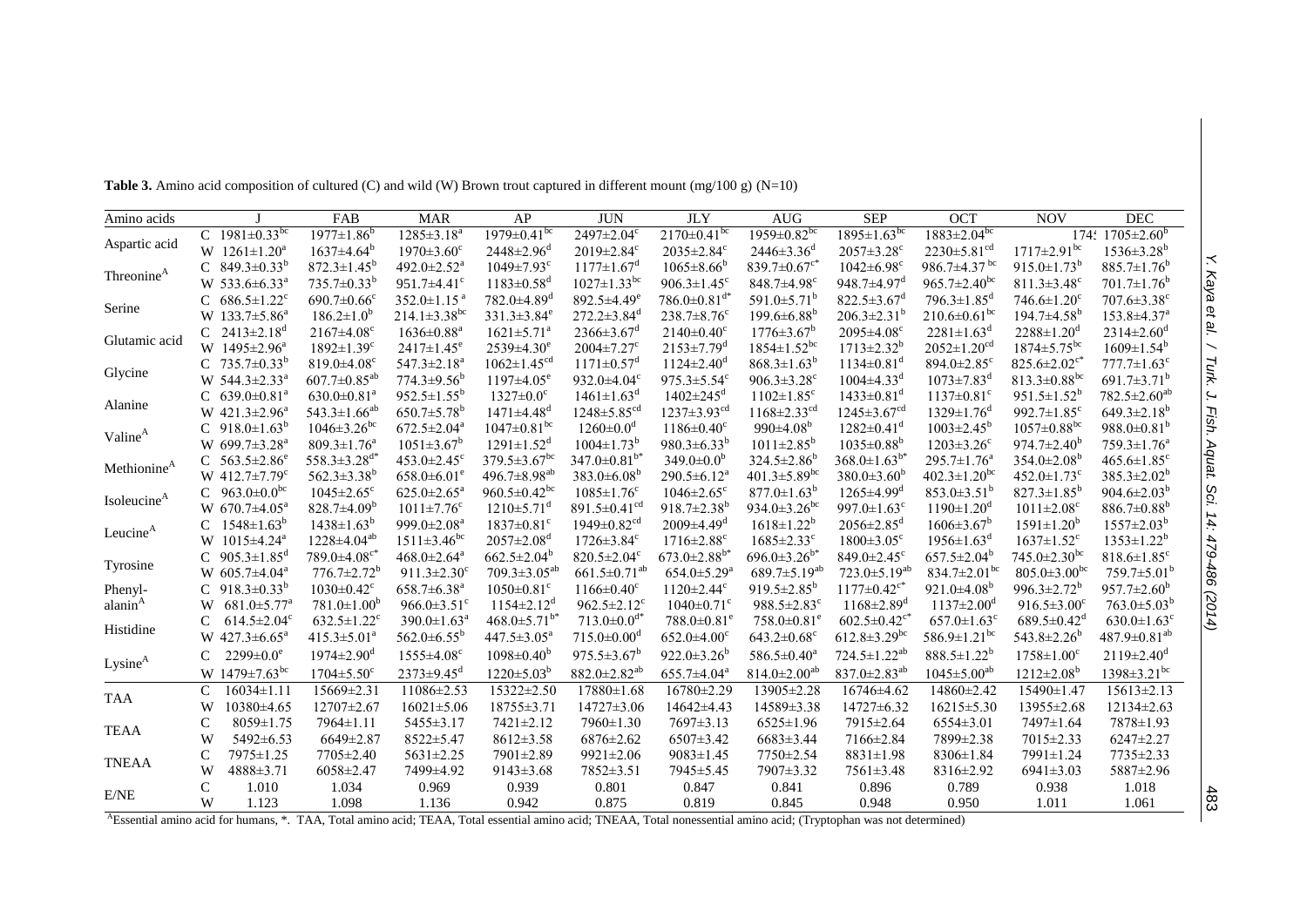| Mount      |                               | Carbohydrate (g/100 g)        | Energy (Kcal/100 g)           |                              |  |  |
|------------|-------------------------------|-------------------------------|-------------------------------|------------------------------|--|--|
|            | Wild                          | Culture                       | Wild                          | Culture                      |  |  |
| Jan        | $0.97 \pm 0.02$ <sup>Ad</sup> | $0.95 \pm 0.29$ <sup>Ad</sup> | $114 \pm 1.24^{Ab}$           | $136 \pm 2.15^{Bc}$          |  |  |
| Feb        | $0.89 \pm 0.08$ <sup>Ad</sup> | $2.97 \pm 0.13^{Bg}$          | $99 \pm 1.68$ <sup>Aa</sup>   | $133 \pm 1.28$ <sup>Bc</sup> |  |  |
| Mar        | $0.44 \pm 0.03$ <sup>Ac</sup> | $0.46 \pm 0.09$ <sup>Ac</sup> | $130 \pm 2.05$ <sup>Ac</sup>  | $141 \pm 1.56^{Bcd}$         |  |  |
| Apr        | $1.17 \pm 0.12^{Ae}$          | $1.63 \pm 0.05^{\text{Be}}$   | $130 \pm 3.26$ <sup>Ac</sup>  | $140 \pm 1.89^{Bcd}$         |  |  |
| May        |                               | $1.13 \pm 0.06$ <sup>d</sup>  |                               | $143 \pm 1.46$ <sup>d</sup>  |  |  |
| Jun        | $0.43 \pm 0.26$ <sup>Ac</sup> | $0.28 \pm 0.02^{Bb}$          | $140 \pm 0.98$ <sup>Ad</sup>  | $132 \pm 2.21$ <sup>Ac</sup> |  |  |
| July       | $0.91 \pm 0.03$ <sup>Ad</sup> | $1.00 \pm 0.28$ <sup>Ad</sup> | $130 \pm 2.15$ <sup>Ac</sup>  | $131 \pm 0.15$ <sup>Ac</sup> |  |  |
| Agu        | $0.91 \pm 0.05$ <sup>Ad</sup> | $0.63 \pm 0.21$ <sup>Bc</sup> | $136 \pm 1.64$ <sup>Acd</sup> | $142\pm0.08$ <sup>Acd</sup>  |  |  |
| Sep        | $0.16 \pm 0.02^{Ab}$          | $0.23 \pm 0.03^{Ab}$          | $126 \pm 2.15$ <sup>Abc</sup> | $116 \pm 0.32$ <sup>Ba</sup> |  |  |
| Oct        | $0.05 \pm 0.07^{Aa}$          | $0.10 \pm 0.05$ <sup>Aa</sup> | $133 \pm 2.21$ <sup>Acd</sup> | $126 \pm 1.29^{Ab}$          |  |  |
| <b>Nov</b> | $0.13 \pm 0.22^{Ab}$          | $2.44 \pm 0.18$ <sup>Bf</sup> | $127 \pm 0.56$ <sup>Abc</sup> | $119 \pm 1.65^{Ba}$          |  |  |
| Dec        | $0.19 \pm 0.25^{Ab}$          | $2.46 \pm 0.21$ <sup>Bf</sup> | $120 \pm 1.84^{Ab}$           | $124 \pm 2.79^{Ab}$          |  |  |
| Avr.       | $0.57 \pm 0.12^{\rm A}$       | $1.19 \pm 0.12$ <sup>A</sup>  | $126 \pm 3.44^{\rm A}$        | $132 \pm 2.85$ <sup>A</sup>  |  |  |

**Table 4.** Carbohydrate and energy value of wild and cultured brown trout at monthly changes

SD: Mean±st. deviation

 $A, B \rightarrow A, B \rightarrow A$ . Overall means bearing different superscripts between rows and between columns (A,B,C,D,E,F,G) differ significantly (P<0.05) a, b, c, d, e (↓): Interaction means bearing different superscripts differ significantly (P<0.05).

and Sommaruga, 2006). The ratio of E/NE was determined as 0.71 for cod (*Gadus morhua*) by Jhaveri *et al.* (1984), 0.77 for sea bream (*Pagrus major*), 0.77 for mackerel (*Scomber japonicus*), 0.71 for mullet (*Mugil cephalus*), 0.69 for sardine (*Sardina melonosticta*), 0.74 for herring (*Clupea pallasi*), 0.75 chum salmon (*Oncorhynchus keta*) and 0.77 and Pacific flounder (*Paralichthys olivaceus*) by Iwasaki and Harada (1985).

#### **Carbohydrate and Energy Value**

Table 4 shows the compositional characteristics in terms of carbohydrate and energy content of the different raw trout lots and the corresponding cultured and wild trout. Energy value and carbohydrate amount in fish groups were shown significantly differences at mounts of the year  $(P<0.05)$ . These monthly variations in crude protein, crude fat, moisture (dry matter), crude ash, carbohydrate and energy content of both brown trout were most likely due to changes associated with feeding and spawning season in the trout.

Mean carbohydrate content in the wild trout was found  $0.54\pm0.12$  (g/100 g) and cultured trout carbohydrate was found  $0.57\pm0.12$  (g/100 g) (P<0.05). The carbohydrate content of wild brown trout was highest at  $1.17\pm0.12$  (g/100 g) in April, and minimum value  $0.05\pm0.07$  (g/100 g) in the October. At cultured trout carbohydrate amount was highest at  $2.97\pm0.13$  (g/100 g) in the February, but decreased to  $0.10\pm0.05$  (g/100 g) in the October.

Minimum and maximum energy values in wild and cultured brown trout were found 140±0.98 Kkal/100 g in the Jun,  $99\pm1.68$  Kkal/100 g in the February and 116±0.32 Kkal/100 g September, 143±1.46 Kkal/100 g May, respectively. The energy content of the wild and cultured brown trout in October was similar to that of resident and anadromous brown trout spawners (Jonsson and Jonsson, 1997; Berg *et al*., 1998).

#### **Conclusion**

Lipid content and chemical composition were high seasonal in wild and cultured Brown trout. Cultured trout protein and lipid amounts were higher than wild trout. Dry matter and crude ash values were relatively stable in the year at both fish groups. There are significantly important changes at length, wight and fillet yield between wild and cultured brown trout. The most uniform quality of brown trout groups were observed during the summer, apparent in its good quality and higher nutritional value, compared with the spawning season and winter wild and cultured brown trout of lesser nutritional value.

#### **Acknowledgements**

This study was supported by departments of "Scientific Research Project Commission" University of Ondokuzmayıs (project number: 2000/088).

# **References**

- Anonymous, 1998. Eppendorf Biotronik LC 3000 amino acid analyzer. Operation manual.
- AOAC. 1995. Official Methods of Analysis of the Association of Official Analytical Chemists. 16th ed. Arlington, VA: Author. doi: [10.3923/jfas.2013.295.298](http://dx.doi.org/10.3923/jfas.2013.295.298)
- AOAC. 2005. Official Methods of Analysis of the Association of Official Analytical Chemists.18th ed. Gaithersburg, MD: Author. doi: 10.3923/jfas.2013.295.292
- Berg, O.K. and Bremset, G. 1998. Seasonal changes in the body composition young riverine Atlantik Salmon and Brown Trout. J. of Fish Biology, 52, 1272-1288. doi: 10.1111/j.1095-8649.1998.tb00971.x
- Celikkale, M.S., Okumuş, I., Kurtoglu, I.Z., Şahin, S., Sivri, N. and Akyol, A. 1998. Comparison of the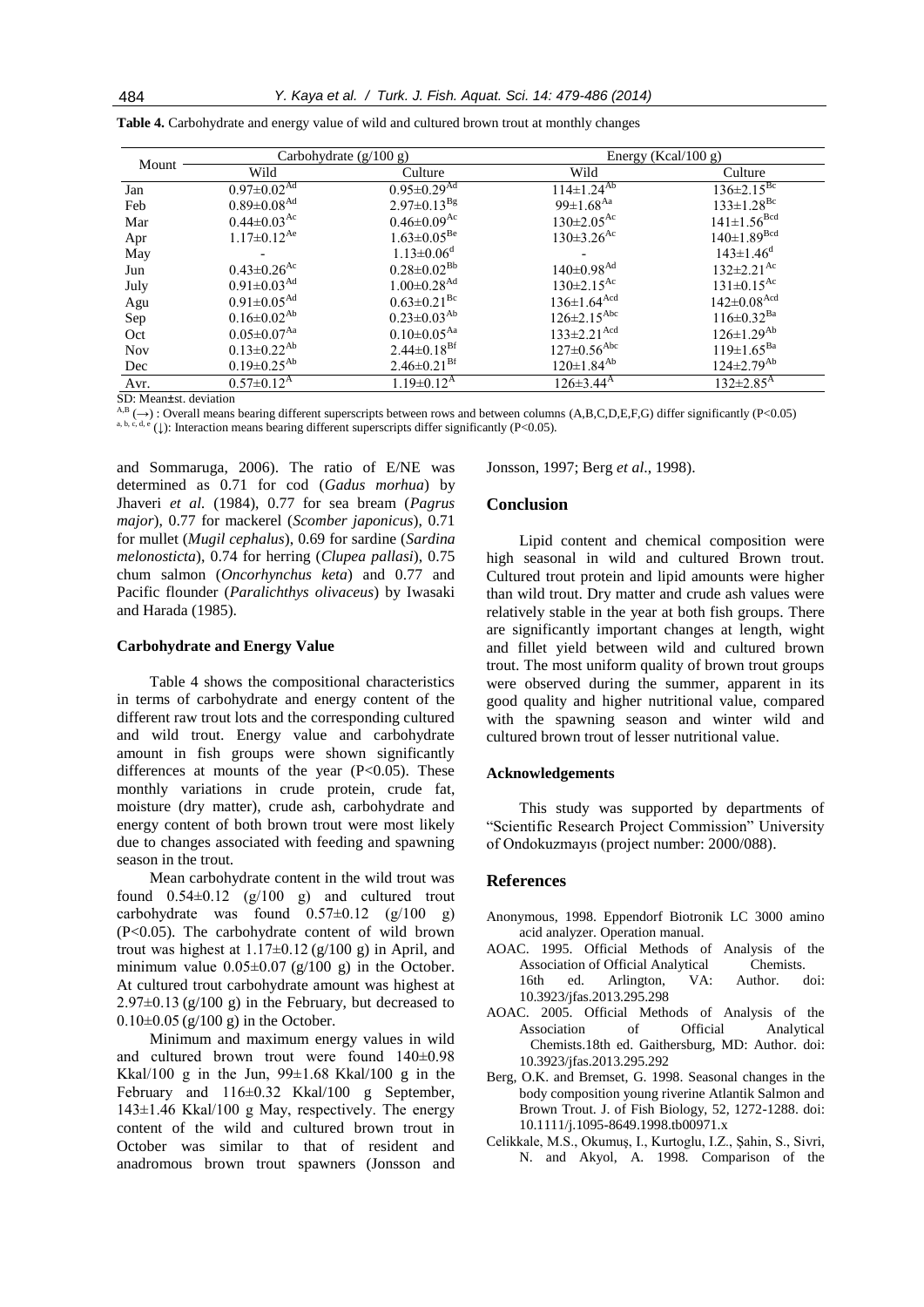composition and biochemical properties of meat of rainbow trout (*Oncorhynchus mykiss*) and brook trout (*S. fontinalis*, Mitchill, 1814). (In Turkish). III. East Anatolian National Fisheries Congress. 10-12 June, 1998. Erzurum, Turkey.

- Cihar, J. 1991. A field guide in color to freshwater fish. Silverdale Books, Leicester. 184p.
- Connell, J.J. 1995. Control of fish quality (4th ed.). London: Blackwell Science.
- Deniz, E. and Uzunhasanoglu, H. 1991. Its two sub-species trout (*S. trutta macrostigma*, *S trutta labrax*) researches on the morphology and in terms of food (meat yield), A. U. Veterinary Faculty Press, Ankara, 48-67. ISBN 978 – 9944 – 452 – 60 – 1
- Erkoyuncu İ., Erdem, M., Samsun, O., Özdamar, E. and Kaya, Y. 1994. A research on the determination of meat yields, chemical composition and weight-length relationship of some fish species caught in the Black Sea. I. U., Journal of Fisheries Science, 1-2: 181-191.
- Einen, O., Waagan, B. and Thomassen, M.G., 1998. Starvation prior to slauter in Atlantic Salmon (*Salmo salar*) I. effects on weight loss , body shape, slaughter-and filletyield, proximate and fatty acids. Aquaculture, 166: 85-104. doi: 10.1016/S0044- 8486(98)00279-8
- Fuyama, K., Ushio, F. and Tomamatsu, T. 1991. Comparision of Nutritive Compenents Between Cultured and Wild Striped Jack. Ann. Rep. Tokyo Met. Res. Lab. P.H. 42, 185-190.
- Green, J.A, Hardy R.W and Brannon E.L, 2002. The optimum dietary essential: nonessential amino acid ratio for rainbow trout (*Oncorhynchus mykiss*), which maximizes nitrogen retention and minimizes nitrogen excretion. [Fish Physiology and Biochemistry,](http://www.springerlink.com/content/102891/?p=1ec3e4eac2664461bd7294cca249e2f8&pi=0) 27: 1-2. doi: 10.1023/B:FISH.0000021878.81647.6e
- Haard, N.F. 1992. Control of chemical composition and food quality attributes of cultured fish. Food Research International, 25 (4): 289–307. doi: 10.1016/0963- 9969(92)90126-P
- Hata, M., Sato, Y., Yamaguchi, T., Ito, M. and Kuno, Y., 1988. The chemical and amino acid compositions of cultured and wild Coho Salmon *Oncorhynchus kisutch*. Nippon Suisan Gakkoishi, 54: 1365-1370. http://dx.doi.org/10.2331/suisan.54.1365
- Huss, H.H. 1995. Quality and quality changes in fresh fish. FAO Fisheries Technical Paper 348.
- Iwasaki, M. and Harada, R. 1985. Proximate and amino acid composition of the roe and muscle of selected marine species. J. Food Sci., 50: 1585-1587. doi: 10.1111/j.1365-2621.1985.tb10539.x
- Jobling, M. 1994. Fish Bioenergetics. Chapman & Hall, London, 309 p. ISBN: 041258090X, 9780412580901
- Johnston, I.A. 1982. Physiology of muscle in hatchery raised fish. Comparative Biochemistry and Physiology, Pergamon Press, 73B: 105-124.
- Jonsson, N. and Jonsson, B. 1998. Body composition and energy allocation in life history stages of Brown Trout. J. of Fish Biology, 53 (6): 1306-1316. doi: 10.1111/j.1095-8649.1998.tb00250.x
- Kaya, Y. and Erdem, M.E. 2009. Seasonal comparison of wild and farmed brown trout (*Salmo trutta forma fario* L., 1758): crude lipid, gonadosomatic index and fatty acids. International Journal of Food Sciences and Nutrition, 60 (5): 413-423. doi: 10.1080/09637480701777886.
- Kim J.D. and Kaushik S.J. 1992. Contribution of digestible

energy from carbohydrates and estimation of protein/energy requirements for growth of rainbow trout (*Oncorhynchus mykiss*). Aquaculture, 106 (2): 161-169. doi: 10.1016/0044-8486(92)90200-5

- Köse, S., Erkebay, C., Kurdoglu, I.Z., Basçınar, N. and Degirmenci, A. 2001. Comparison of chemical contents and consumer acceptance of albino rainbow trout (*Oncorhynchus mykiss* Walbaum, 1782) with Brook Trout (*Salvelinus fontinalis* Mitchill, 1814) and normal pigmented Rainbow Trout. E.Ü., J. of Fish. and Aquatic Sci., 18 (1-2): 81-86. ISSN. 1300 - 1590
- Limin, L., Feng X. and Jing, H. 2006. Amino acids composition difference and nutritive evaluation of the muscle of five species of marine fish, *Pseudosciaena crocea* (large yellow croaker), *Lateolabrax japonicus* (common sea perch), *Pagrosomus major* (red seabream), *Seriola dumerili* (dumeril's amberjack) and *Hapalogenys nitens* (black grunt) from Xiamen Bay of China. Aquaculture Nutrition, 12: 1, 53-59. doi: 10.1111/j.1365-2095.2006.00381.x
- Martinez F.J., Garcia M.P., Canteras M., De Costa J. and Zamora S. 1992. Effects of simultaneous variation of weight, density, temperature and  $O_2$  concentration on<br>rainbow trout (*Oncorhynchus mykiss*) body (*Oncorhynchus mykiss*) body composition. Reproduction, Nutrition and Development, 32: 105-112.
- Merrill, A.L. and Watt, B.K. 1973. Energy value of Foods, basis and derivation. Agriculture research service. United States Department of Agriculture. Agriculture handbook, 74 p.
- Metailler, R., Aldrin, J.F., Messager, J.L., Mevel, G. & Stephan, G. 1981. Feeding of European sea bass Dicentrarchus labrax: role of protein and energy source. J. World Maricult. Soc., 12: 117–118. doi: 10.1111/j.1749-7345.1981.tb00283.x
- Nettleton, .J.A. and Exler, J. 1992. Nutrients in wild and farmed fish and shellfish. Journal of Food Science, 57 (2): 2-5. doi: 10.1111/j.1365-2621.1992.tb05470.x
- Ozyurt, G. and Polat, A. 2006. Amino acid and fatty acid composition of wild sea bass (*Dicentrarchus labrax*): a seasonal differentiation. Eur. Food Res. Tech., 222(3-4): 316–320. doi 10.1007/s0217-005-0040-z
- Pigott, G.M. and Tucker, B.W. 1990. Seafood Effect of Technology on Nutrition. Marcel Dekker Inc., New York, 359 p. ISBN: 0824779223, 9780824779221
- Rønsholdt, B. 1995. Effect of size/age and feed composition on body composition and phosphorus content of rainbow trout, *Oncorhynchus mykiss*. Water Science and Technology, 31 (10): 175-183. ISSN: 0273-1223
- Saito, M. and Nakatsugawa, K. 1994. Increased susceptibility of liver to lipid peroxidation after ingestion of a high fish oil diet. Int. J. Vitam. Nutr. Res., 64: 144–151. No doi
- Sikorski, Z.E. 1994. In Acribia (Ed.), Tecnologia de los Productos del Mar: Recursos y Composicion Nutritiva. Esparina: Primera Edicion. ISBN: 8420007544 : 9788420007540
- Stansby, M.E. 1967. Tecnologia de la Industria Pesquera. Zaragoza. Esparina: Editorial Acribia.
- Tartarotti, B. and Sommaruga, R. 2006. Seasonal and ontogenetic changes of mycosporine-like amino acids in planktonic organisms from an alpine lake. Limnol. Oceanogr., 51 (3): 1530–1541.
- Watanabe, T. 1988. Nutrition and Growth, Intensive Fish Farming. Edited by Shephard, C.J. and Bromage, N.R., BSP Professional Books, Oxford., p. 154-198.
- Wesselinova, D. 2000. Amino acid composition of fish